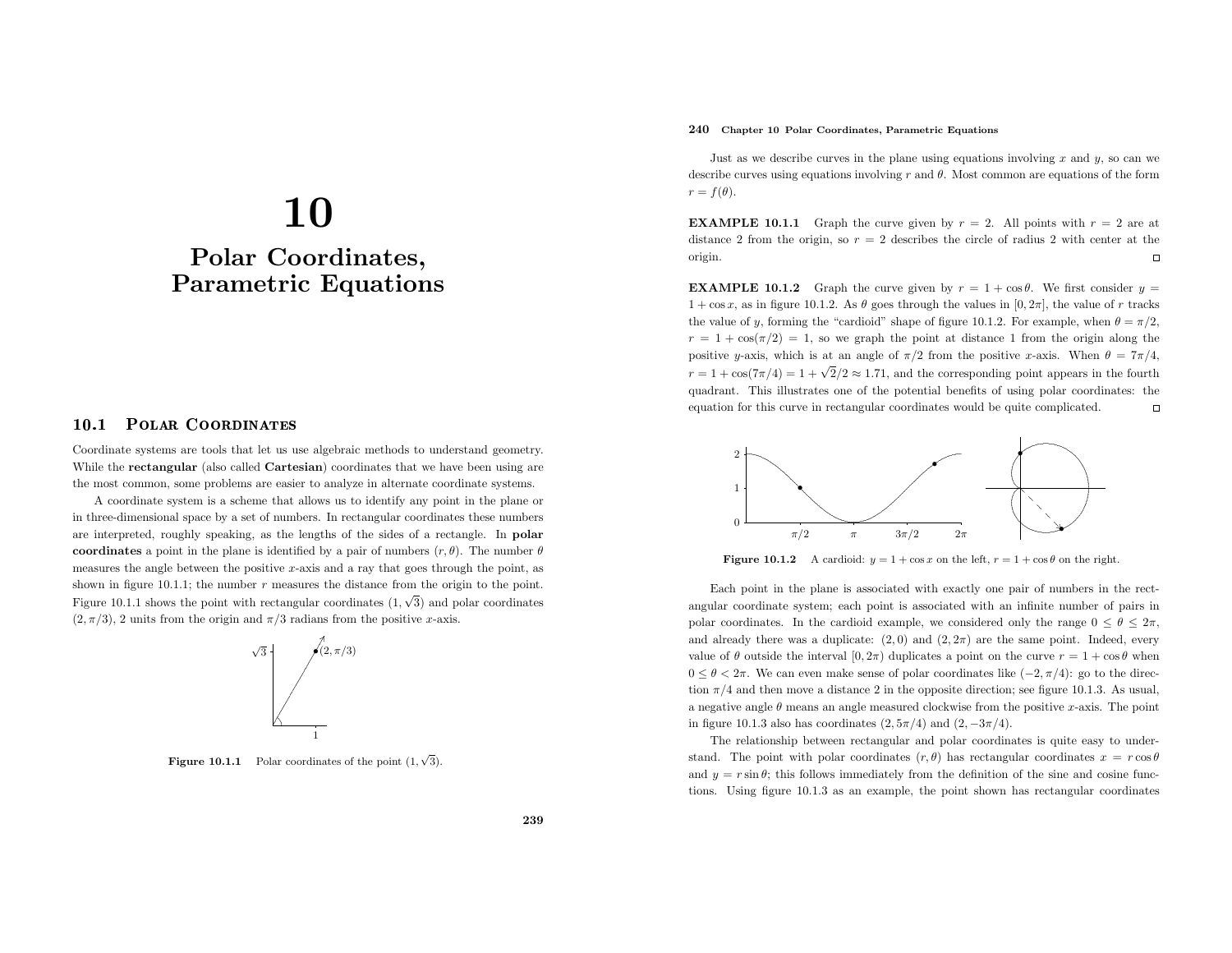10.1 Polar Coordinates <sup>241</sup>

$$
\begin{array}{c|c}\n & 2 \\
& 1 \\
& 1 \\
& 2 \\
& 1 \\
& 2 \\
& 4\n\end{array}
$$

**Figure 10.1.3** The point  $(-2, \pi/4) = (2, 5\pi/4) = (2, -3\pi/4)$  in polar coordinates.

 $x = (-2)\cos(\pi/4) = -\sqrt{2} \approx 1.4142$  and  $y = (-2)\sin(\pi/4) = -\sqrt{2}$ . This makes it very easy to convert equations from rectangular to polar coordinates.

**EXAMPLE 10.1.3** Find the equation of the line  $y = 3x + 2$  in polar coordinates. We  $rac{2}{\sin\theta-3\cos\theta}$ .  $\Box$ merely substitute:  $r \sin \theta = 3r \cos \theta + 2$ , or  $r =$ 

**EXAMPLE 10.1.4** Find the equation of the circle  $(x - 1/2)^2 + y^2 = 1/4$  in polar coordinates. Again substituting:  $(r \cos \theta - 1/2)^2 + r^2 \sin^2 \theta = 1/4$ . A bit of algebra turns this into  $r = \cos(t)$ . You should try plotting a few  $(r, \theta)$  values to convince yourself that this makes sense.  $\Box$ 

**EXAMPLE 10.1.5** Graph the polar equation  $r = \theta$ . Here the distance from the origin exactly matches the angle, so a bit of thought makes it clear that when  $\theta \ge 0$  we get the spiral of Archimedes in figure 10.1.4. When  $\theta < 0$ , r is also negative, and so the full graph is the right hand <sup>p</sup>icture in the figure.



**Figure 10.1.4** The spiral of Archimedes and the full graph of  $r = \theta$ .

Converting polar equations to rectangular equations can be somewhat trickier, andgraphing polar equations directly is also not always easy.

# 242 Chapter <sup>10</sup> Polar Coordinates, Parametric Equations

**EXAMPLE 10.1.6** Graph  $r = 2 \sin \theta$ . Because the sine is periodic, we know that we will get the entire curve for values of  $\theta$  in  $[0, 2\pi)$ . As  $\theta$  runs from 0 to  $\pi/2$ , r increases from 0 to 2. Then as  $\theta$  continues to  $\pi$ , r decreases again to 0. When  $\theta$  runs from  $\pi$  to  $2\pi$ , r is negative, and it is not hard to see that the first part of the curve is simply traced out again, so in fact we get the whole curve for values of  $\theta$  in  $[0, \pi)$ . Thus, the curve looks something like figure 10.1.5. Now, this suggests that the curve could possibly be <sup>a</sup> circle, and if it is, it would have to be the circle  $x^2 + (y - 1)^2 = 1$ . Having made this guess, we can easily check it. First we substitute for x and y to get  $(r \cos \theta)^2 + (r \sin \theta - 1)^2 = 1$ ; expanding and simplifying does indeed turn this into  $r = 2 \sin \theta$ .  $\Box$ 



**Figure 10.1.5** Graph of  $r = 2 \sin \theta$ .

### Exercises 10.1.

1. Plot these polar coordinate points on one graph:  $(2, \pi/3)$ ,  $(-3, \pi/2)$ ,  $(-2, -\pi/4)$ ,  $(1/2, \pi)$ ,  $(1, 4\pi/3), (0, 3\pi/2).$ 

Find an equation in polar coordinates that has the same grap<sup>h</sup> as the <sup>g</sup>iven equation inrectangular coordinates.

| 2. $y = 3x \Rightarrow$         | 3. $y = -4 \Rightarrow$         |
|---------------------------------|---------------------------------|
| 4. $xu^2 = 1 \Rightarrow$       | 5. $x^2 + y^2 = 5 \Rightarrow$  |
| 6. $y = x^3 \Rightarrow$        | 7. $y = \sin x \Rightarrow$     |
| 8. $y = 5x + 2 \Rightarrow$     | 9. $x=2 \Rightarrow$            |
| 10. $y = x^2 + 1 \Rightarrow$   | 11. $y = 3x^2 - 2x \Rightarrow$ |
| 12. $y = x^2 + y^2 \Rightarrow$ |                                 |
|                                 |                                 |

Sketch the curve.

| 13. $r = \cos \theta$                         | 14. $r = \sin(\theta + \pi/4)$     |
|-----------------------------------------------|------------------------------------|
| 15. $r = -\sec \theta$                        | 16. $r = \theta/2, \theta > 0$     |
| 17. $r = 1 + \theta/\pi^2$                    | 18. $r = \cot \theta \csc \theta$  |
| 19. $r = \frac{1}{\sin \theta + \cos \theta}$ | 20. $r^2 = -2\sec\theta\csc\theta$ |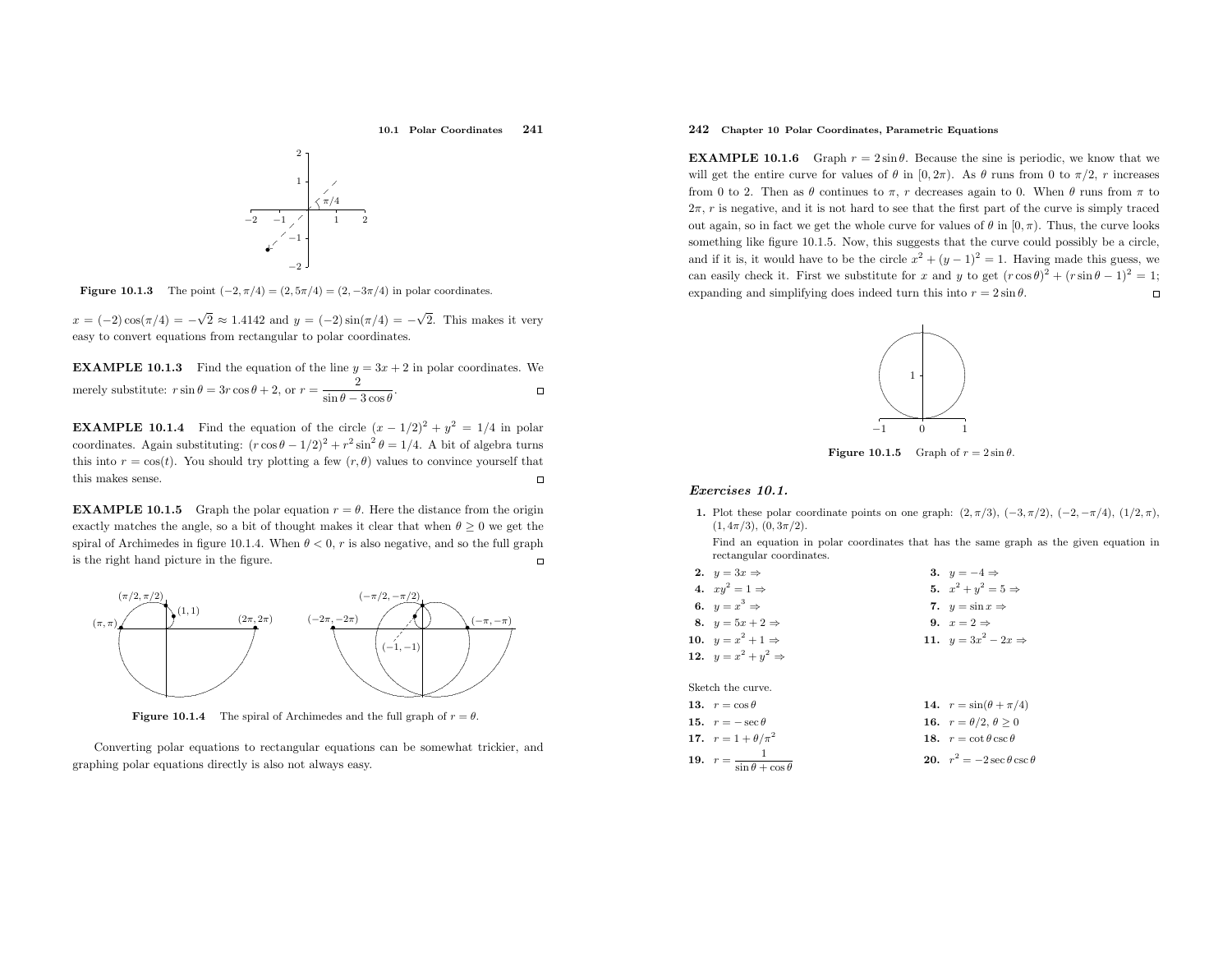In the exercises below, find an equation in rectangular coordinates that has the same grap<sup>h</sup> as the <sup>g</sup>iven equation in polar coordinates.

| <b>21.</b> $r = \sin(3\theta) \Rightarrow$    | 22. $r = \sin^2 \theta \Rightarrow$      |
|-----------------------------------------------|------------------------------------------|
| 23. $r = \sec \theta \csc \theta \Rightarrow$ | <b>24.</b> $r = \tan \theta \Rightarrow$ |

#### 10.22 SLOPES IN POLAR COORDINATES

When we describe a curve using polar coordinates, it is still a curve in the  $x-y$  plane. We would like to be able to compute slopes and areas for these curves using polar coordinates.

We have seen that  $x = r \cos \theta$  and  $y = r \sin \theta$  describe the relationship between polar and rectangular coordinates. If in turn we are interested in a curve given by  $r = f(\theta)$ , then we can write  $x = f(\theta) \cos \theta$  and  $y = f(\theta) \sin \theta$ , describing x and y in terms of  $\theta$  alone. The first of these equations describes  $\theta$  implicitly in terms of x, so using the chain rule we may compute

$$
\frac{dy}{dx} = \frac{dy}{d\theta} \frac{d\theta}{dx}.
$$

Since  $d\theta/dx = 1/(dx/d\theta)$ , we can instead compute

$$
\frac{dy}{dx} = \frac{dy/d\theta}{dx/d\theta} = \frac{f(\theta)\cos\theta + f'(\theta)\sin\theta}{-f(\theta)\sin\theta + f'(\theta)\cos\theta}
$$

**EXAMPLE 10.2.1** Find the points at which the curve given by  $r = 1 + \cos \theta$  has a vertical or horizontal tangent line. Since this function has period  $2\pi$ , we may restrict our attention to the interval  $[0, 2\pi)$  or  $(-\pi, \pi]$ , as convenience dictates. First, we compute the slope:

$$
\frac{dy}{dx} = \frac{(1+\cos\theta)\cos\theta - \sin\theta\sin\theta}{-(1+\cos\theta)\sin\theta - \sin\theta\cos\theta} = \frac{\cos\theta + \cos^2\theta - \sin^2\theta}{-\sin\theta - 2\sin\theta\cos\theta}.
$$

This fraction is zero when the numerator is zero (and the denominator is not zero). The numerator is  $2\cos^2\theta + \cos\theta - 1$  so by the quadratic formula

$$
\cos \theta = \frac{-1 \pm \sqrt{1 + 4 \cdot 2}}{4} = -1 \quad \text{or} \quad \frac{1}{2}.
$$

This means  $\theta$  is  $\pi$  or  $\pm \pi/3$ . However, when  $\theta = \pi$ , the denominator is also 0, so we cannot conclude that the tangent line is horizontal.

Setting the denominator to zero we get

$$
-\sin\theta - 2\sin\theta\cos\theta = 0
$$
  

$$
\sin\theta(1 + 2\cos\theta) = 0,
$$

so either  $\sin \theta = 0$  or  $\cos \theta = -1/2$ . The first is true when  $\theta$  is 0 or  $\pi$ , the second when  $\theta$ is  $2\pi/3$  or  $4\pi/3$ . However, as above, when  $\theta = \pi$ , the numerator is also 0, so we cannot

# 244 Chapter <sup>10</sup> Polar Coordinates, Parametric Equations

conclude that the tangent line is vertical. Figure 10.2.1 shows points corresponding to  $\theta$ equal to 0,  $\pm \pi/3$ ,  $2\pi/3$  and  $4\pi/3$  on the graph of the function. Note that when  $\theta = \pi$  the curve hits the origin and does not have <sup>a</sup> tangent line.



**Figure 10.2.1** Points of vertical and horizontal tangency for  $r = 1 + \cos \theta$ .

We know that the second derivative  $f''(x)$  is useful in describing functions, namely, in describing concavity. We can compute  $f''(x)$  in terms of polar coordinates as well. We already know how to write  $dy/dx = y'$  in terms of  $\theta$ , then

$$
\frac{d}{dx}\frac{dy}{dx} = \frac{dy'}{dx} = \frac{dy'}{d\theta}\frac{d\theta}{dx} = \frac{dy'/d\theta}{dx/d\theta}.
$$

**EXAMPLE 10.2.2** We find the second derivative for the cardioid  $r = 1 + \cos \theta$ :

$$
\frac{d}{d\theta} \frac{\cos\theta + \cos^2\theta - \sin^2\theta}{-\sin\theta - 2\sin\theta\cos\theta} \cdot \frac{1}{dx/d\theta} = \dots = \frac{3(1 + \cos\theta)}{(\sin\theta + 2\sin\theta\cos\theta)^2} \cdot \frac{1}{-(\sin\theta + 2\sin\theta\cos\theta)}
$$

$$
= \frac{-3(1 + \cos\theta)}{(\sin\theta + 2\sin\theta\cos\theta)^3}.
$$

The ellipsis here represents rather <sup>a</sup> substantial amount of algebra. We know from above that the cardioid has horizontal tangents at  $\pm \pi/3$ ; substituting these values into the second derivative we get  $y''(\pi/3) = -\sqrt{3}/2$  and  $y''(-\pi/3) = \sqrt{3}/2$ , indicating concave down and concave up respectively. This agrees with the grap<sup>h</sup> of the function.

#### Exercises 10.2.

Compute  $y' = dy/dx$  and  $y'' = d^2y/dx^2$ . 1.  $r = \theta \Rightarrow$ 2.  $r = 1 + \sin \theta \Rightarrow$ 

| 3. $r = \cos \theta \Rightarrow$ | 4. $r = \sin \theta \Rightarrow$   |
|----------------------------------|------------------------------------|
| 5. $r = \sec \theta \Rightarrow$ | 6. $r = \sin(2\theta) \Rightarrow$ |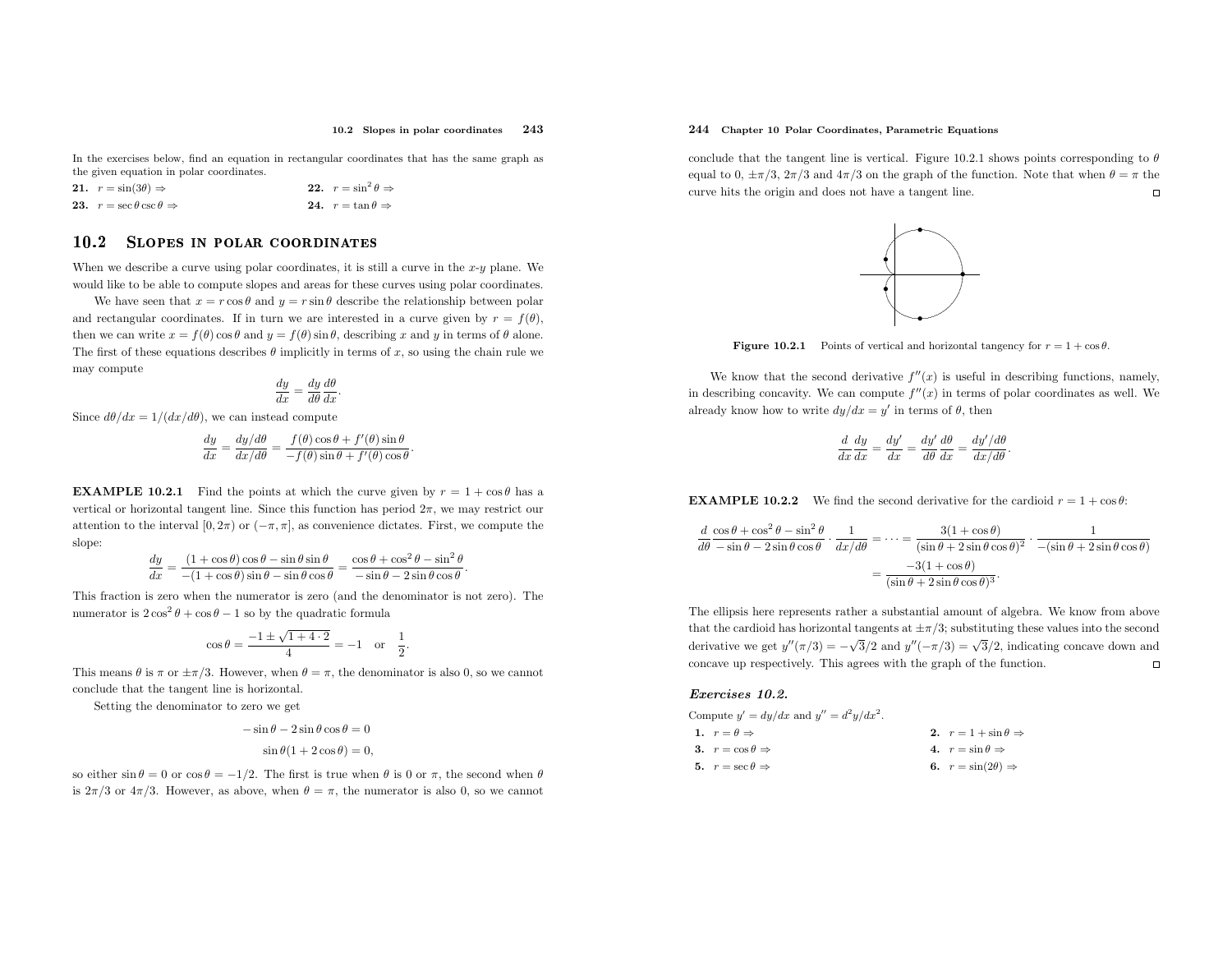Sketch the curves over the interval  $[0, 2\pi]$  unless otherwise stated. Use the first and second derivative to identify horizontal and vertical tangents and local maximum and minimum points. You can check your work with

| 7. $r = \sin \theta + \cos \theta$                            | 8. $r = 2 + 2\sin\theta$                                   |
|---------------------------------------------------------------|------------------------------------------------------------|
| 9. $r = \frac{3}{2} + \sin \theta$                            | 10. $r = 2 + \cos \theta$                                  |
| 11. $r = \frac{1}{2} + \cos \theta$                           | 12. $r = \cos(\theta/2), 0 \le \theta \le 4\pi$            |
| 13. $r = \sin(\theta/3), 0 \le \theta \le 6\pi$               | 14. $r = \sin^2 \theta$                                    |
| 15. $r = 1 + \cos^2(2\theta)$                                 | 16. $r = \sin^2(3\theta)$                                  |
| 17. $r = \tan \theta$                                         | 18. $r = \sec(\theta/2), 0 \le \theta \le 4\pi$            |
| 19. $r = 1 + \sec \theta$                                     | <b>20.</b> $r = \frac{1}{1 - \cos \theta}$                 |
| <b>21.</b> $r = \frac{1}{1 + \sin \theta}$                    | 22. $r = \cot(2\theta)$                                    |
| <b>23.</b> $r = \pi/\theta, 0 \le \theta \le \infty$          | <b>24.</b> $r = 1 + \pi/\theta, 0 \leq \theta \leq \infty$ |
| <b>25.</b> $r = \sqrt{\pi}/\theta, 0 \leq \theta \leq \infty$ |                                                            |
|                                                               |                                                            |

#### 10.33 AREAS IN POLAR COORDINATES

We can use the equation of <sup>a</sup> curve in polar coordinates to compute some areas bounded by such curves. The basic approac<sup>h</sup> is the same as with any application of integration: find an approximation that approaches the true value. For areas in rectangular coordinates, we approximated the region using rectangles; in polar coordinates, we use sectors of circles, as depicted in figure 10.3.1. Recall that the area of a sector of a circle is  $\alpha r^2/2$ , where  $\alpha$  is the angle subtended by the sector. If the curve is given by  $r = f(\theta)$ , and the angle subtended by a small sector is  $\Delta\theta$ , the area is  $(\Delta\theta)(f(\theta))^2/2$ . Thus we approximate the total area as

$$
\sum_{i=0}^{n-1} \frac{1}{2} f(\theta_i)^2 \, \Delta \theta.
$$

In the limit this becomes

$$
\int_{a}^{b} \frac{1}{2} f(\theta)^2 \ d\theta.
$$

**EXAMPLE 10.3.1** We find the area inside the cardioid  $r = 1 + \cos \theta$ .

$$
\int_0^{2\pi} \frac{1}{2} (1 + \cos \theta)^2 d\theta = \frac{1}{2} \int_0^{2\pi} 1 + 2 \cos \theta + \cos^2 \theta d\theta = \frac{1}{2} (\theta + 2 \sin \theta + \frac{\theta}{2} + \frac{\sin 2\theta}{4}) \Big|_0^{2\pi} = \frac{3\pi}{2}.
$$

# 246 Chapter <sup>10</sup> Polar Coordinates, Parametric Equations



**Figure 10.3.1** Approximating area by sectors of circles.

**EXAMPLE 10.3.2** We find the area between the circles  $r = 2$  and  $r = 4 \sin \theta$ , as shown in figure 10.3.2. The two curves intersect where  $2 = 4 \sin \theta$ , or  $\sin \theta = 1/2$ , so  $\theta = \pi/6$  or  $5\pi/6$ . The area we want is then

$$
\frac{1}{2} \int_{\pi/6}^{5\pi/6} 16\sin^2\theta - 4\,d\theta = \frac{4}{3}\pi + 2\sqrt{3}.
$$





**Figure 10.3.2** An area between curves.

This example makes the process appear more straightforward than it is. Because points have many different representations in polar coordinates, it is not always so easy to identify points of intersection.

EXAMPLE 10.3.3 We find the shaded area in the first grap<sup>h</sup> of figure 10.3.3 as the difference of the other two shaded areas. The cardioid is  $r = 1 + \sin \theta$  and the circle is  $r = 3 \sin \theta$ . We attempt to find points of intersection:

> $1 + \sin \theta = 3 \sin \theta$  $1 = 2 \sin \theta$  $1/2 = \sin \theta$ .

This has solutions  $\theta = \pi/6$  and  $5\pi/6$ ;  $\pi/6$  corresponds to the intersection in the first quadrant that we need. Note that no solution of this equation corresponds to the intersection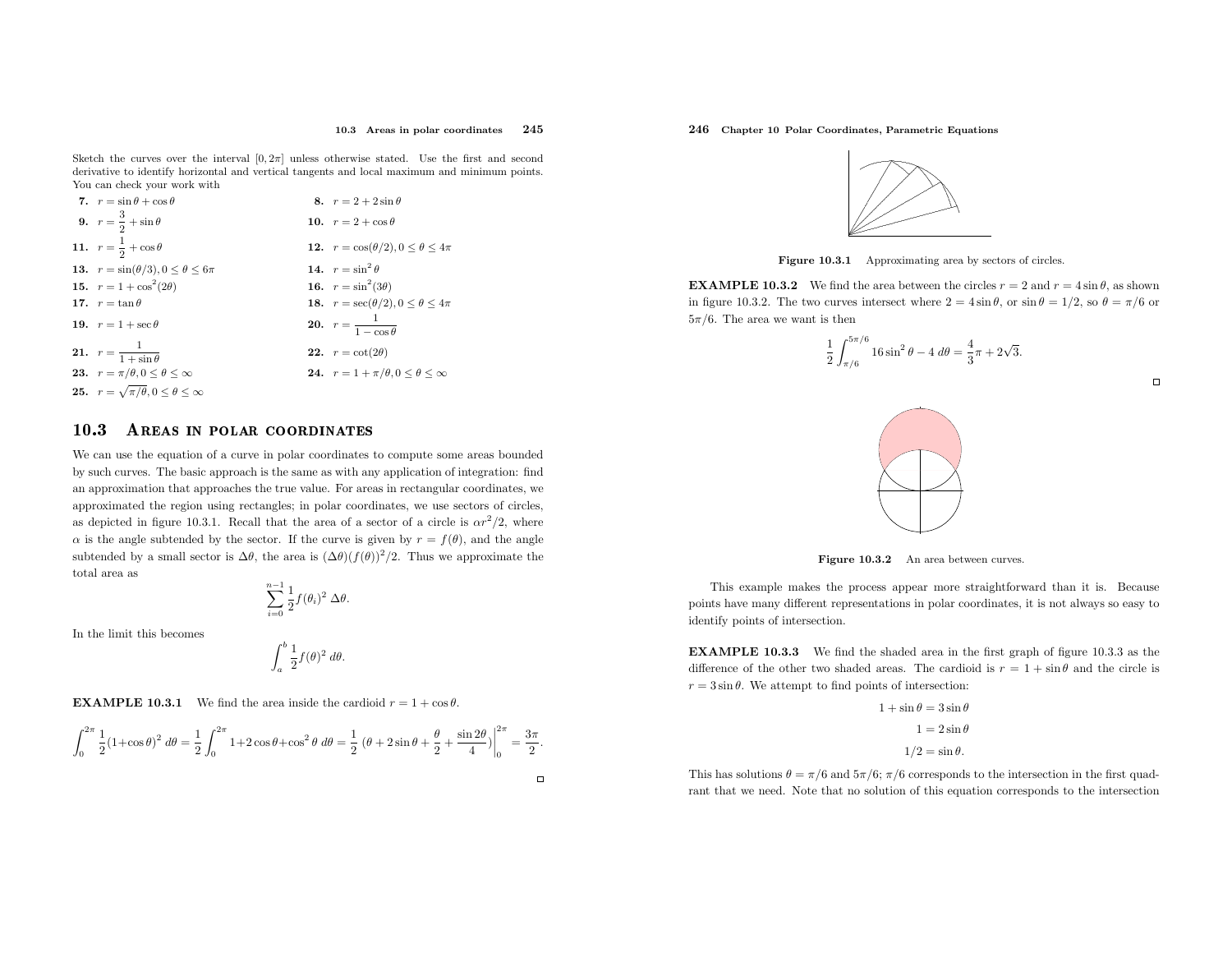point at the origin, but fortunately that one is obvious. The cardioid goes through the origin when  $\theta = -\pi/2$ ; the circle goes through the origin at multiples of  $\pi$ , starting with 0.

Now the larger region has area

$$
\frac{1}{2} \int_{-\pi/2}^{\pi/6} (1 + \sin \theta)^2 \ d\theta = \frac{\pi}{2} - \frac{9}{16} \sqrt{3}
$$

and the smaller has area

$$
\frac{1}{2} \int_0^{\pi/6} (3 \sin \theta)^2 d\theta = \frac{3\pi}{8} - \frac{9}{16} \sqrt{3}
$$

so the area we seek is  $\pi/8$ .





Figure 10.3.3 An area between curves.

#### Exercises 10.3.

Find the area enclosed by the curve.

1.  $r = \sqrt{\sin \theta} \Rightarrow$ 

2.  $r = 2 + \cos \theta \Rightarrow$ 4.  $r = \cos \theta, 0 \le \theta \le \pi/3 \Rightarrow$ <br>6.  $r = 4 + 3 \sin \theta \Rightarrow$ 

**3.** 
$$
r = \sec \theta, \pi/6 \le \theta \le \pi/3 \Rightarrow
$$
  
\n**4.**  $r = \cos \theta, 0 \le \theta$   
\n**5.**  $r = 2a \cos \theta, a > 0 \Rightarrow$   
\n**6.**  $r = 4 + 3 \sin \theta$ 

5.  $r = 2a \cos \theta, a > 0 \Rightarrow$ **6.**  $r = 2a \cos \theta, a > 0 \Rightarrow$ <br>**6.**  $r = 4 + 3 \sin \theta \Rightarrow$ <br>**7.** Find the area inside the loop formed by  $r = \tan(\theta/2) \Rightarrow$ 

- 8. Find the area inside one loop of  $r = \cos(3\theta)$ .  $\Rightarrow$
- **9.** Find the area inside one loop of  $r = \sin^2 \theta$ .  $\Rightarrow$
- **10.** Find the area inside the small loop of  $r = (1/2) + \cos \theta$ .  $\Rightarrow$
- 11. Find the area inside  $r = (1/2) + \cos \theta$ , including the area inside the small loop.  $\Rightarrow$
- **12.** Find the area inside one loop of  $r^2 = \cos(2\theta)$ .  $\Rightarrow$

**13.** Find the area enclosed by  $r = \tan \theta$  and  $r = \frac{\csc \theta}{\sqrt{2}}$ .

### 248 Chapter <sup>10</sup> Polar Coordinates, Parametric Equations

- **14.** Find the area inside  $r = 2 \cos \theta$  and outside  $r = 1$ .  $\Rightarrow$
- **15.** Find the area inside  $r = 2 \sin \theta$  and above the line  $r = (3/2) \csc \theta$ .  $\Rightarrow$
- **16.** Find the area inside  $r = \theta$ ,  $0 \le \theta \le 2\pi$ .  $\Rightarrow$
- **17.** Find the area inside  $r = \sqrt{\theta}$ ,  $0 \le \theta \le 2\pi$ .  $\Rightarrow$
- **18.** Find the area inside both  $r = \sqrt{3} \cos \theta$  and  $r = \sin \theta$ .  $\Rightarrow$
- **19.** Find the area inside both  $r = 1 \cos \theta$  and  $r = \cos \theta$ .  $\Rightarrow$
- 20. The center of <sup>a</sup> circle of radius <sup>1</sup> is on the circumference of <sup>a</sup> circle of radius 2. Find the areaof the region inside both circles. <sup>⇒</sup>
- **21.** Find the shaded area in figure 10.3.4. The curve is  $r = \theta$ ,  $0 \le \theta \le 3\pi$ .  $\Rightarrow$



Figure 10.3.4 An area bounded by the spiral of Archimedes.

# 10.4 PARAMETRIC EQUATIONS

When we computed the derivative  $dy/dx$  using polar coordinates, we used the expressions  $x = f(\theta) \cos \theta$  and  $y = f(\theta) \sin \theta$ . These two equations completely specify the curve, though the form  $r = f(\theta)$  is simpler. The expanded form has the virtue that it can easily be generalized to describe <sup>a</sup> wider range of curves than can be specified in rectangular or polar coordinates.

Suppose  $f(t)$  and  $g(t)$  are functions. Then the equations  $x = f(t)$  and  $y = g(t)$ describe <sup>a</sup> curve in the <sup>p</sup>lane. In the case of the polar coordinates equations, the variable t is replaced by  $\theta$  which has a natural geometric interpretation. But t in general is simply an arbitrary variable, often called in this case <sup>a</sup> parameter, and this method of specifying a curve is known as **parametric equations**. One important interpretation of  $t$  is time. In this interpretation, the equations  $x = f(t)$  and  $y = g(t)$  give the position of an object at time <sup>t</sup>.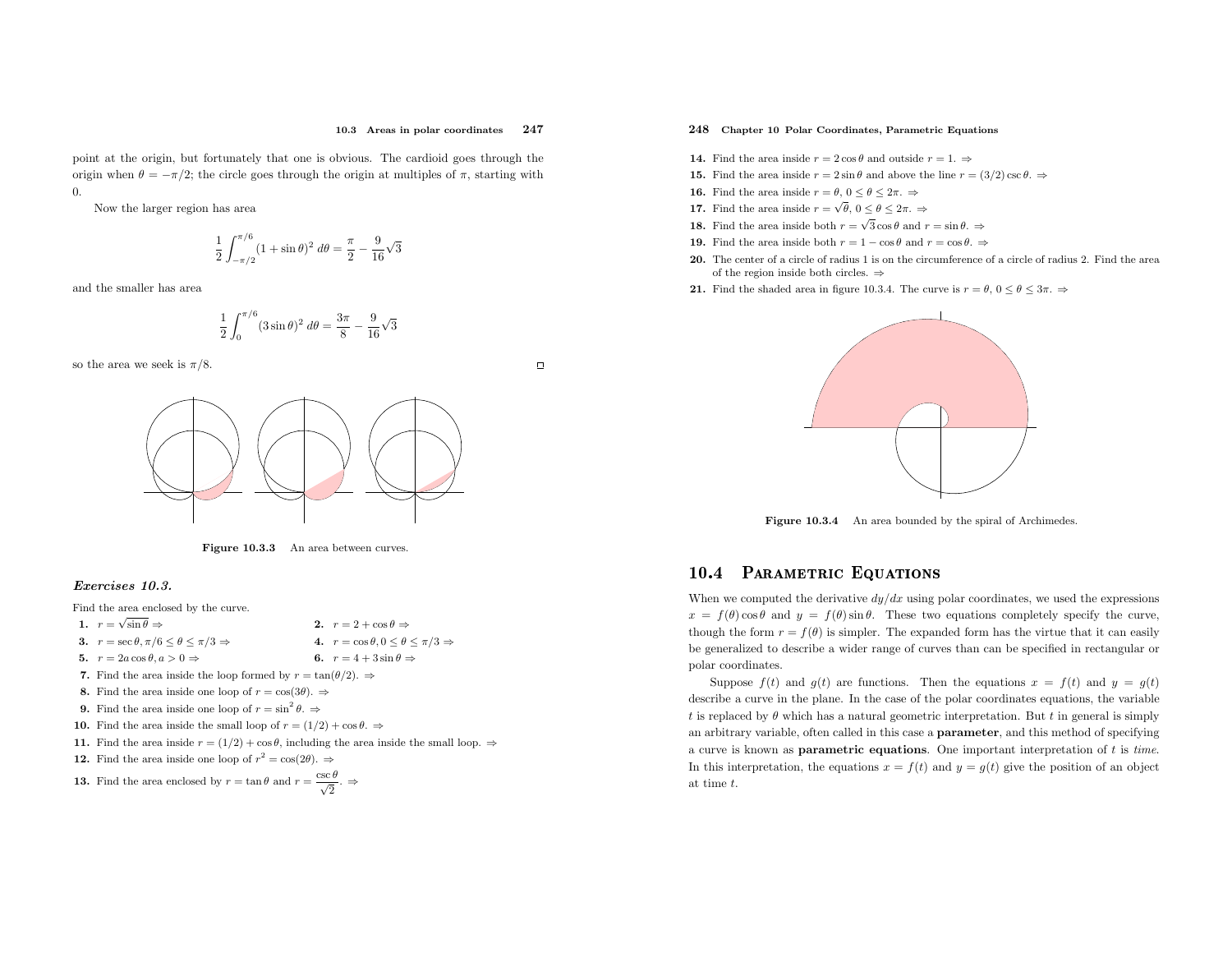#### 10.4 Parametric Equations <sup>249</sup>

EXAMPLE 10.4.1 Describe the path of an object that moves so that its position at time t is given by  $x = \cos t$ ,  $y = \cos^2 t$ . We see immediately that  $y = x^2$ , so the path lies on this parabola. The path is not the entire parabola, however, since  $x = \cos t$  is always between<sup>−</sup><sup>1</sup> and 1. It is now easy to see that the object oscillates back and forth on the parabola between the endpoints  $(1, 1)$  and  $(-1, 1)$ , and is at point  $(1, 1)$  at time  $t = 0$ .

It is sometimes quite easy to describe <sup>a</sup> complicated path in parametric equations when rectangular and polar coordinate expressions are difficult or impossible to devise.

**EXAMPLE 10.4.2** A wheel of radius 1 rolls along a straight line, say the x-axis. A point on the rim of the wheel will trace out <sup>a</sup> curve, called <sup>a</sup> cycloid. Assume the point starts at the origin; find parametric equations for the curve.

Figure 10.4.1 illustrates the generation of the curve (click on the AP link to see an animation). The wheel is shown at its starting point, and again after it has rolled throughabout 490 degrees. We take as our parameter  $t$  the angle through which the wheel has turned, measured as shown clockwise from the line connecting the center of the wheel to the ground. Because the radius is 1, the center of the wheel has coordinates  $(t, 1)$ . We seek to write the coordinates of the point on the rim as  $(t + \Delta x, 1 + \Delta y)$ , where  $\Delta x$  and  $\Delta y$  are as shown in figure 10.4.2. These values are nearly the sine and cosine of the angle <sup>t</sup>, from the unit circle definition of sine and cosine. However, some care is required because we are measuring <sup>t</sup> from <sup>a</sup> nonstandard starting line and in <sup>a</sup> clockwise direction, as opposed to the usual counterclockwise direction. <sup>A</sup> bit of thought reveals that  $\Delta x = -\sin t$  and  $\Delta y = -\cos t$ . Thus the parametric equations for the cycloid are  $x = t - \sin t, y = 1 - \cos t.$ 



Figure 10.4.1 <sup>A</sup> cycloid. (AP)



Figure 10.4.2 The wheel.

# 250 Chapter 10 Polar Coordinates,  $PARAMETRIC$

#### Exercises 10.4.

1. What curve is described by  $x = t^2$ ,  $y = t^4$ ? If t is interpreted as time, describe how the object moves on the curve.

 $\mathbf C$ 

- **2.** What curve is described by  $x = 3\cos t$ ,  $y = 3\sin t$ ? If t is interpreted as time, describe how the object moves on the curve.
- **3.** What curve is described by  $x = 3\cos t$ ,  $y = 2\sin t$ ? If t is interpreted as time, describe how the object moves on the curve.
- 4. What curve is described by  $x = 3 \sin t$ ,  $y = 3 \cos t$ ? If t is interpreted as time, describe how the object moves on the curve.
- 5. Sketch the curve described by  $x = t^3 t$ ,  $y = t^2$ . If t is interpreted as time, describe how the object moves on the curve.
- **6.** A wheel of radius 1 rolls along a straight line, say the x-axis. A point  $P$  is located halfway between the center of the wheel and the rim; assume  $P$  starts at the point  $(0, 1/2)$ . As the wheel rolls, P traces a curve; find parametric equations for the curve.  $\Rightarrow$
- 7. <sup>A</sup> wheel of radius <sup>1</sup> rolls around the outside of <sup>a</sup> circle of radius 3. <sup>A</sup> point P on the rim of the wheel traces out a curve called a **hypercycloid**, as indicated in figure 10.4.3. Assuming P starts at the point (3,0), find parametric equations for the curve.  $\Rightarrow$



**Figure 10.4.3** A hypercycloid and a hypocycloid.

- 8. A wheel of radius 1 rolls around the inside of a circle of radius 3. A point P on the rim of the wheel traces out a curve called a **hypocycloid**, as indicated in figure 10.4.3. Assuming P starts at the point (3,0), find parametric equations for the curve.  $\Rightarrow$
- 9. An involute of <sup>a</sup> circle is formed as follows: Imagine that <sup>a</sup> long (that is, infinite) string is wound tightly around <sup>a</sup> circle, and that you grasp the end of the string and begin to unwind it, keeping the string taut. The end of the string traces out the involute. Find parametric equations for this curve, using <sup>a</sup> circle of radius 1, and assuming that the string unwinds counter-clockwise and the end of the string is initially at (1, 0). Figure 10.4.4 shows part of the curve; the dotted lines represent the string at a few different times.  $\Rightarrow$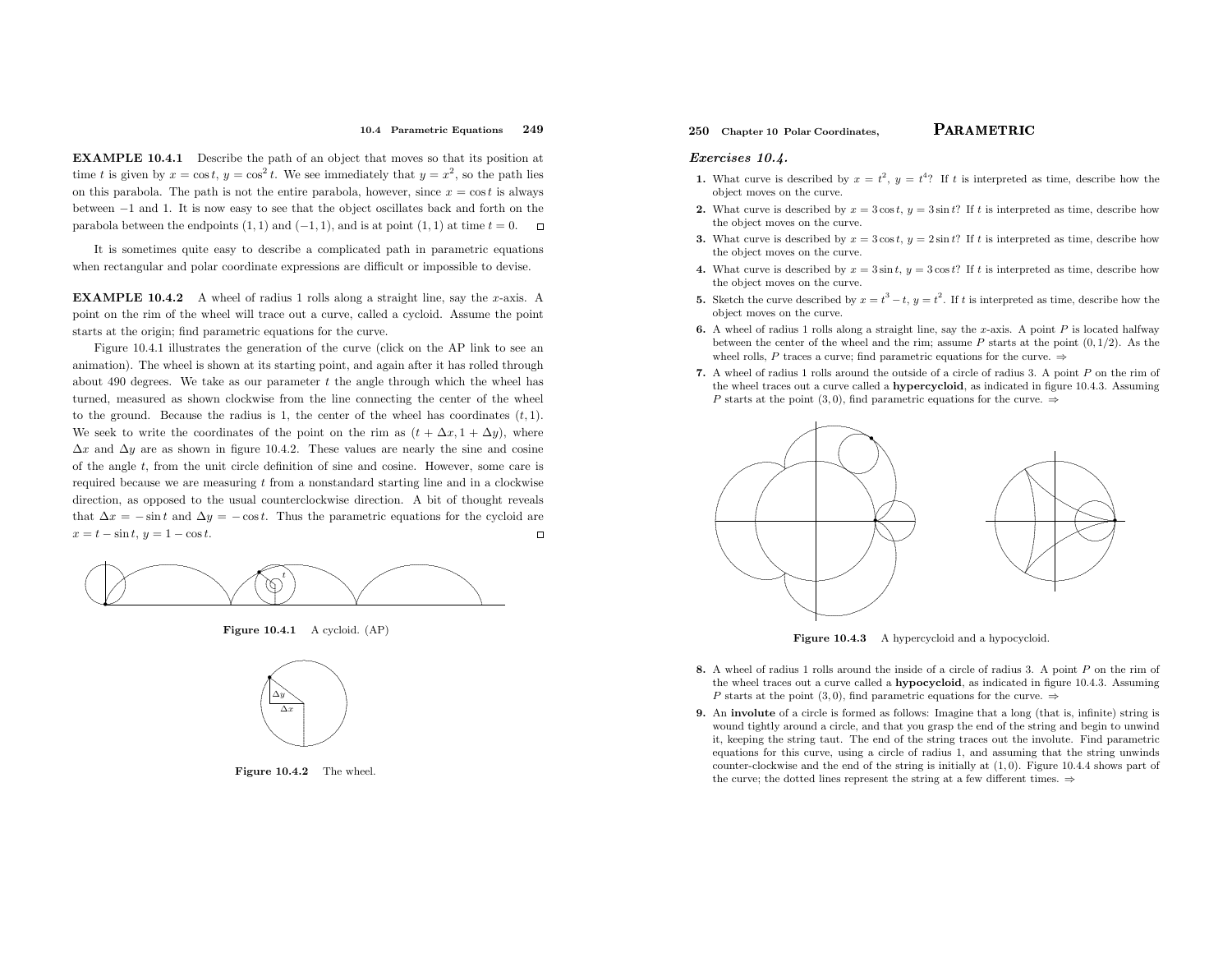10.5 Calculus with Parametric Equations <sup>251</sup>



Figure 10.4.4 An involute of <sup>a</sup> circle.

#### 10.55 CALCULUS WITH PARAMETRIC EQUATIONS

We have already seen how to compute slopes of curves <sup>g</sup>iven by parametric equations—it is how we computed slopes in polar coordinates.

**EXAMPLE 10.5.1** Find the slope of the cycloid  $x = t - \sin t$ ,  $y = 1 - \cos t$ . We compute  $x' = 1 - \cos t, y' = \sin t$ , so

$$
\frac{dy}{dx} = \frac{\sin t}{1 - \cos t}.
$$

Note that when t is an odd multiple of  $\pi$ , like  $\pi$  or  $3\pi$ , this is  $(0/2) = 0$ , so there is a horizontal tangent line, in agreement with figure 10.4.1. At even multiples of  $\pi$ , the fraction is  $0/0$ , which is undefined. The figure shows that there is no tangent line at such  $\Box$ points.

Areas can be <sup>a</sup> bit trickier with parametric equations, depending on the curve and the area desired. We can potentially compute areas between the curve and the  $x$ -axis quite easily.

**EXAMPLE 10.5.2** Find the area under one arch of the cycloid  $x = t - \sin t$ ,  $y = 1 - \cos t$ . We would like to compute

$$
\int_0^{2\pi} y\ dx,
$$

but we do not know  $y$  in terms of  $x$ . However, the parametric equations allow us to make a substitution: use  $y = 1 - \cos t$  to replace y, and compute  $dx = (1 - \cos t) dt$ . Then the integral becomes

$$
\int_0^{2\pi} (1 - \cos t)(1 - \cos t) dt = 3\pi.
$$

# 252 Chapter <sup>10</sup> Polar Coordinates, Parametric Equations

Note that we need to convert the original x limits to t limits using  $x = t - \sin t$ . When  $x = 0, t = \sin t$ , which happens only when  $t = 0$ . Likewise, when  $x = 2\pi$ ,  $t - 2\pi = \sin t$ and  $t = 2\pi$ . Alternately, because we understand how the cycloid is produced, we can see directly that one arch is generated by  $0 \le t \le 2\pi$ . In general, of course, the t limits will be different than the  $x$  limits.

This technique will allow us to compute some quite interesting areas, as illustrated bythe exercises.

As <sup>a</sup> final example, we see how to compute the length of <sup>a</sup> curve <sup>g</sup>iven by parametric equations. Section 9.9 investigates arc length for functions given as  $y$  in terms of  $x$ , and develops the formula for length:

$$
\int_{a}^{b} \sqrt{1 + \left(\frac{dy}{dx}\right)^2} \, dx.
$$

Using some properties of derivatives, including the chain rule, we can convert this to use parametric equations  $x = f(t)$ ,  $y = g(t)$ :

$$
\int_{a}^{b} \sqrt{1 + \left(\frac{dy}{dx}\right)^{2}} dx = \int_{a}^{b} \sqrt{\left(\frac{dx}{dt}\right)^{2} + \left(\frac{dx}{dt}\right)^{2}} \left(\frac{dy}{dx}\right)^{2} \frac{dt}{dx} dx
$$

$$
= \int_{u}^{v} \sqrt{\left(\frac{dx}{dt}\right)^{2} + \left(\frac{dy}{dt}\right)^{2}} dt
$$

$$
= \int_{u}^{v} \sqrt{(f'(t))^{2} + (g'(t))^{2}} dt.
$$

Here  $u$  and  $v$  are the  $t$  limits corresponding to the  $x$  limits  $a$  and  $b$ .

**EXAMPLE 10.5.3** Find the length of one arch of the cycloid. From  $x = t - \sin t$ ,  $y = 1 - \cos t$ , we get the derivatives  $f' = 1 - \cos t$  and  $g' = \sin t$ , so the length is

$$
\int_0^{2\pi} \sqrt{(1-\cos t)^2+\sin^2 t}\ dt=\int_0^{2\pi} \sqrt{2-2\cos t}\ dt.
$$

Now we use the formula  $\sin^2(t/2) = (1 - \cos(t))/2$  or  $4\sin^2(t/2) = 2 - 2\cos t$  to get

$$
\int_0^{2\pi} \sqrt{4\sin^2(t/2)}\ dt.
$$

Since  $0 \le t \le 2\pi$ ,  $\sin(t/2) \ge 0$ , so we can rewrite this as

$$
\int_0^{2\pi} 2\sin(t/2) \, dt = 8.
$$

 $\Box$